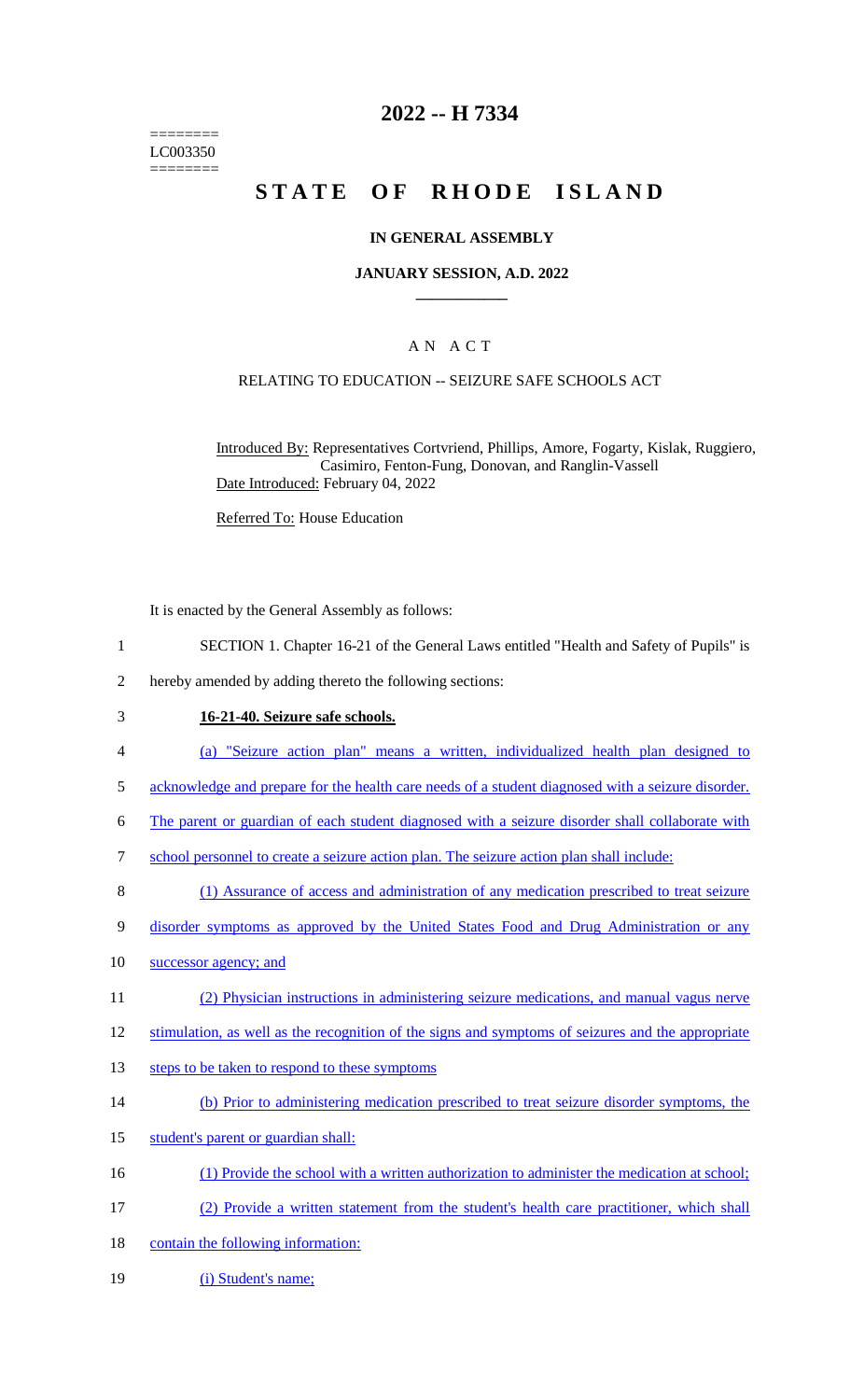| $\mathbf{1}$   | (ii) The name and purpose of the medication;                                                          |
|----------------|-------------------------------------------------------------------------------------------------------|
| $\mathfrak{2}$ | (iii) The prescribed dosage;                                                                          |
| 3              | (iv) The route of administration;                                                                     |
| 4              | (v) The frequency that the medication may be administered; and                                        |
| 5              | (vi) The circumstances under which the medication may be administered; and                            |
| 6              | (3) Provide the prescribed medication to the school in its unopened, sealed package with              |
| 7              | the label affixed by the dispensing pharmacy intact. The department of elementary and secondary       |
| 8              | education shall promulgate administrative regulations establishing procedures for the development     |
| 9              | and content of seizure action plans.                                                                  |
| 10             | 16-21-41. Requirements for administration of seizure rescue medications in a school                   |
| 11             | setting.                                                                                              |
| 12             | (a) The department of elementary and secondary education and the department of health                 |
| 13             | shall incorporate into their policies, rules and regulations for administration of seizure rescue     |
| 14             | medications to provide for the health and safety of children who have been medically identified as    |
| 15             | having epilepsy/seizure disorder. The policies, rules and regulations shall include procedures        |
| 16             | whereby:                                                                                              |
| 17             | (1) A parent or legal guardian of any child may expressly authorize school employees or               |
| 18             | those employed on behalf of the school, for when there is no school nurse immediately available,      |
| 19             | to administer a United States Food and Drug Administration (FDA) approved seizure rescue              |
| 20             | medication on such child in case of an emergency, while at school or school sponsored activities;     |
| 21             | (2) The seizure rescue medication shall be kept in a secure, designated area, readily                 |
| 22             | available; and                                                                                        |
| 23             | (3) Seizure rescue medication administration training may be provided by a licensed                   |
| 24             | physician, physician assistant, advanced practiced registered nurse, or registered nurse; however,    |
| 25             | in no case shall school nurse teachers be required to provide training; and the school administration |
| 26             | shall allow staff to voluntarily assist with the emergency administration of a seizure rescue         |
| 27             | medication when authorized by a parent or legal guardian.                                             |
| 28             | (b) A school employee, including administrative staff, shall not be subject to penalty or             |
| 29             | disciplinary action for refusing to be trained in administration of a seizure rescue medication.      |
| 30             | (c) A parent or legal guardian shall provide a seizure action plan or physician's order,              |
| 31             | signed by the student's health care provider, that prescribes the care and assistance needed by the   |
| 32             | student including administration of seizure rescue medications.                                       |
| 33             | (d) The statements and seizure action plan required by this section shall be kept on file in          |
| 34             | the office of the school nurse and/or school administrator.                                           |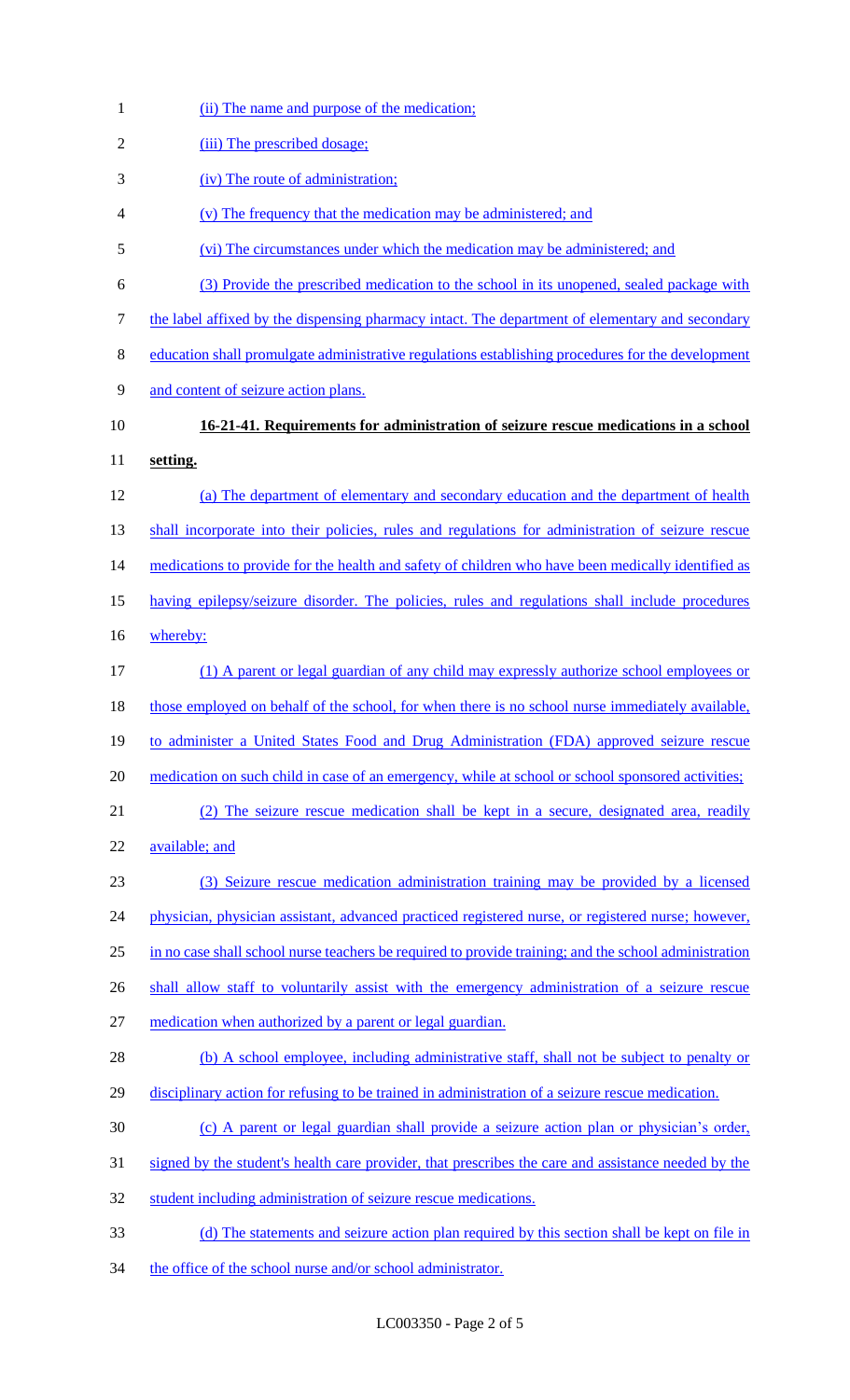(e) The seizure action plan required by this section shall be distributed to any school personnel or volunteers, identified in the seizure action plan, who is responsible for the supervision or care of the student with a seizure disorder. A student's parent/guardian shall distribute the authorized seizure action plan required by this section to any non-school personnel identified in the seizure action plan, who is responsible for the supervision or care of the student with a seizure disorder. (4) The presence of a registered nurse employed full-time by a school who assumes responsibility for the administration of seizure medications, and the administration oversight of vagus nerve stimulation, shall fulfill the requirements of this section. (5) Every public, private and parochial school or school district shall provide training to 11 principals, guidance counselors, teachers, and other relevant school personnel with direct contact 12 and supervision of children, including bus drivers and classroom aides, on the recognition of the signs and symptoms of seizures and the appropriate steps for seizure first aid. (6) Any training program or guideline adopted by any state agency for the training of school 15 personnel in the health care needs of students diagnosed with a seizure disorder shall be fully 16 consistent with training programs and guidelines developed by the Epilepsy Foundation of America 17 or any successor organization. Notwithstanding any state agency requirement or other law to the contrary, for the purposes of this training a local school district shall be permitted to use any 19 adequate and appropriate training program or guidelines for training of school personnel in the seizure disorder care tasks covered under this section. (f) The permission for the administration of any of the medications listed under this section 22 shall be effective for the school year in which it is granted and shall be renewed each following school year upon fulfilling the requirements of this section. (g) The requirements of this section shall apply only to schools that have a student enrolled who has a seizure disorder or has a seizure medication prescribed to treat seizure disorder symptoms 26 approved by the FDA or any successor agency prescribed by the student's health care provider. (h) Every public, private and parochial school or school district shall provide an age-28 appropriate seizure education program to all students on seizures and seizure disorders. The seizure education program shall be consistent with guidelines published by the Epilepsy Foundation of America or any successor organization. The department of elementary and secondary education shall promulgate administrative regulations for the development and implementation of the seizure education program. (i) A school district, school district employee, or agent acting in good faith and in substantial compliance with the student's individual health plan, including a seizure action plan,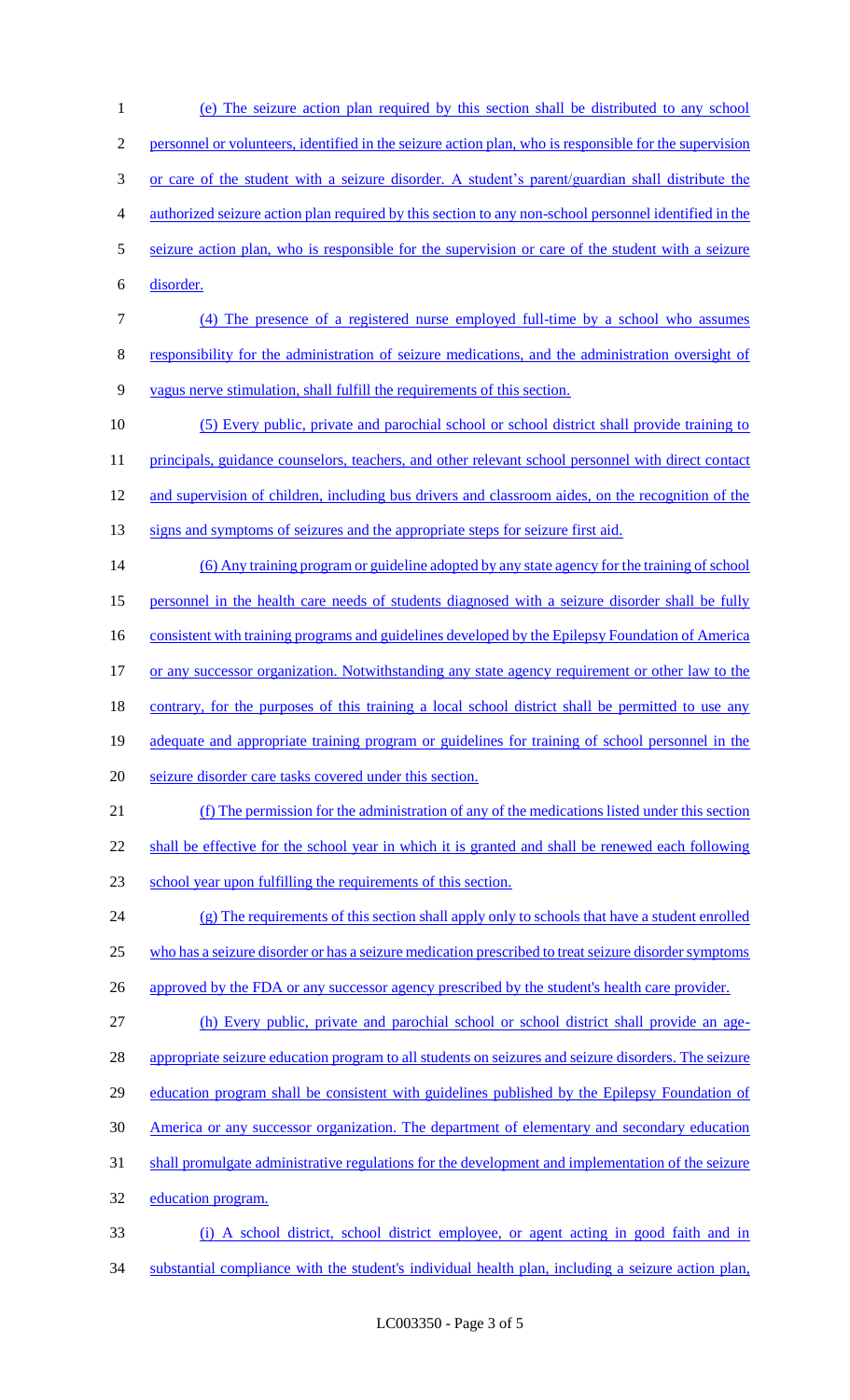- 1 and the instructions of the student's licensed health care professional, that provides assistance or
- 2 services under this section shall not be liable for civil damages in his or her individual, marital,
- 3 governmental, corporate, or other capacities as a result of the services provided under this section
- 4 to students with epilepsy or seizure disorders.
- 5 SECTION 2. This act shall take effect upon passage.

 $=$ LC003350 ========